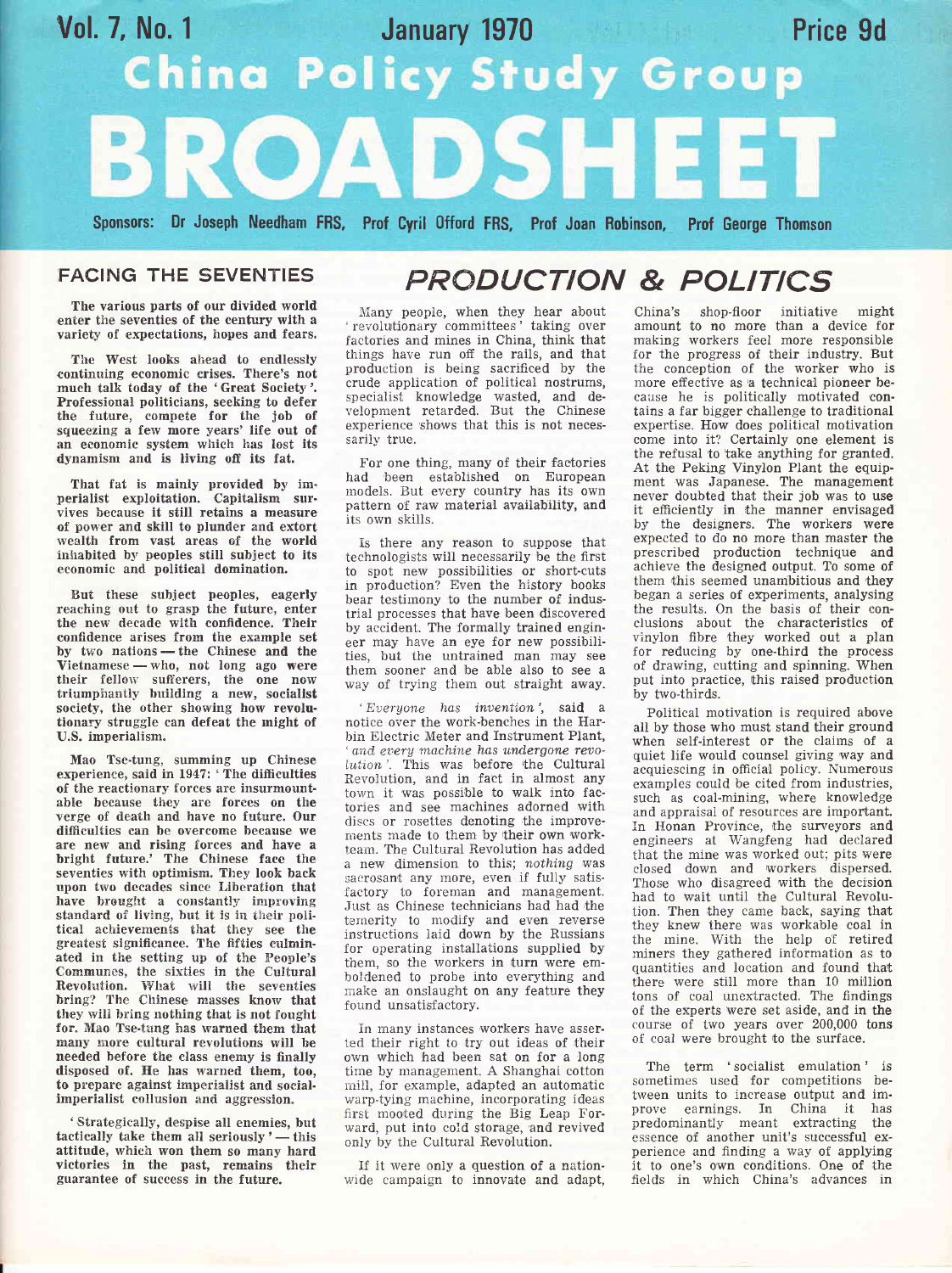recent years have greatly exceeded foreign expectations is petroleum production, where the extraordinarily rapid opening up of the Taching oilwells led to emulation in every part of the country. One example quoted of this is the old Yumen oilfield where, after exploitation over a long period, production had gradually decreased. Reviewing the reports from Taching, the Yumen oilworkers resolved to make the oid oilfield yield anew. They investigated abandoned wells, and restored them one by one, This has led to a continuous expansion of the area of the oilfield and a continuous rise in production.

In terms of the average world cost of extracting these wells were no doubt uneconomic. But for a country with big reserves of manpower, and 20 years' experience of the operation of trade embargoes, this was not the decisive consideration. From <sup>a</sup> long-term point of view it is debatable whether calculations based on unit cost are a sensible guide to policy for any developing country.

Another proposition which begins to look dubious in the light of China's experience is that experts who want to carry a political revolution into technological fields should take as their starting point the most productive techniques of foreign industry. A large part of the case against depending on imports of industrial plant  $-$  or on foreign aid  $-$  is that the importing country goes on absorbing the techniques developed by others under quite different geographical, economic and social and political conditions. The petroleum industry offers an example in the field of refinery technique. During three years of inten-

## ABOUT THE HARVEST

A feudal country may have a good harvest and a socialist country a bad one. Either may have several good or several bad years in succession. To have eight good harvests in succession is more remarkable; and to reap good harvests in years of adverse weather, as China has done several times in this decade, is a relatively new experience in agriculture.

Readers of the daily press in England were reminded recently that China reaped a good harvest last autumn in spite of bad weather in the Yangtze basin and other areas during the spring and autumn or rather, 'those who paused to analyse the reports and autumn — or rather, those who paused to analyse the reports<br>would have realised this. Those who relied on headlines and first paragraphs would not have expected to read success stories about socialist agriculture in China.

#### CHINA ENJOYS BETTER HARVEST

Financial Times (28th November, 1969).

### CHINA FEARS GRAIN SHORTAGE

### Financial Times (2nd December, 1969).

The first story started with the news that China's grain harvest had exceeded 200 million tons in 1969. In a sense this was not news at all, since the 200 million tons figure had been exceeded as long ago as  $1965$  - the Financial Times mentioned this in their last paragraph but made it a year earlier, 1964. There was a further big increase in 1966 (when China gathered what was officially described as 'the biggest all-round harvest since Iiberation') and in 1967 (when informed on-the-spot estimates put the total as substantially in excess of 230 million tons). The 1968 harvest was almost certainly less than this, though still good compared with the average of earlier years. Coming to 1969, as long ago as last July it was known that all China's major wheat-growing areas in the Yellow and Huai River valleys had had an excellent harvest; both wheat and barley had been above average in the Yangtze Valley, and rice well above average in the south. This put the harvest in the 220-230 million tons range. In other words, while not a record, 1969 was very good by the standards of Chinese agriculture before the present decade.

The second story, despite its title, was not about fear of grain shortage in China. It was about the campaign against waste, in the course of which a slogan was coined reminding people

sive development a new method of catalytic cracking, a delayed coking installation and a series of new catalysts were introduced in new refineries and reconstructed old ones. In the past all China's catalysts had been imported, mainly from the Soviet Union. When they could no Ionger be ob'tained from this source, Chinese oil technicians successfully developed new ones.

Independent technical development may mean different, and in the long run perhaps better, development. It may well, like petroleum in China, set new standards for world industry,

Even Where a development is limited to one seotion of an industry, it can have repercussions spreading beyond national frontiers, The box furnace at the Changchun Motor Plant, for example, was an 'advanced foreign product', but the workers called it 'a clumsy big-bellied ox belching smoke and fire'. It was not until 1965 that ingrained deference to foreign design was challenged, and a team of workers and engineers analysed the deficiencies of the old furnace and designed a new one. The new model, a high-efficiency thin-walled rotary furnace, a quarter the size of the old one, consuming 40% less gas and heating up a great deal faster, was of advanced world standard. But 'before it was perfected dozens of experiments had been conducted outside working hours by the volunteer team.

The initiatives taken to solve production problems in China are a remarkable demonstration of the way in which the Cultural Revolution has released the creative energies of the Chinese working people.

of the simple paradox that anti-social waste could result in 'a shortage of grain even in a bumper year' whereas a disastrous year could be turned into a year of surplus by 'placing proletarian politics in the forefront' of the harvest effort.

Like politics, world news in Britain has become largely <sup>a</sup> matter of catch phrases and images which go on being flashed before the public long after they have ceased to correspond with contemporary realities.

The simple fact which makes China's experience relevant for other countries is that though population grows, agricultural production grows faster — fast enough to provide a year-by-year production grows raster — rast enough to provide a year-by-year<br>improvement in living standards and the bulk of the surplus needed for investment in a rapidly developing economy.

### TO FRIENDS OF BROADSHEET

The total of donations received in the last quarter is a very good one -- over  $£74$  -- and makes a heartening start to our seventh year, Our double issue for October was well received and a number of faithful supporters sent us special gifts to mark their appreciation. Many readers sent small donations when renewing their subscription and our thanks go to all these friends, Donations came from Australia, Canada, Guyana, Hong Kong, India, the Republic of Ireland and the US.

The year 1969 has brought a substantial increase in our circulation, notably from Canada, India, Sweden and, we are glad to say, Britain, We want to keep this up, so we repeat that if you send us names, no matter how many, of people who might subscribe, we will willingly send them sample copies.

### BOUND VOLUMES

We expect these to be ready in February. The price will be 50s. for 1968 and 1969 bound in one volume. We still have a very few volumes of 1966 and 1967 (again bound as one), at the same price, We have completely sold out of 1964-1965 but can supply copies of most individual numbers at 1s. each.

### 'CHINA'S CONTINUING REVOLUTION'

Have you yet read this illuminating pamphlet by William Hinton? Price 2s. by post from us.

THE CHINA POLICY STUDY GROUP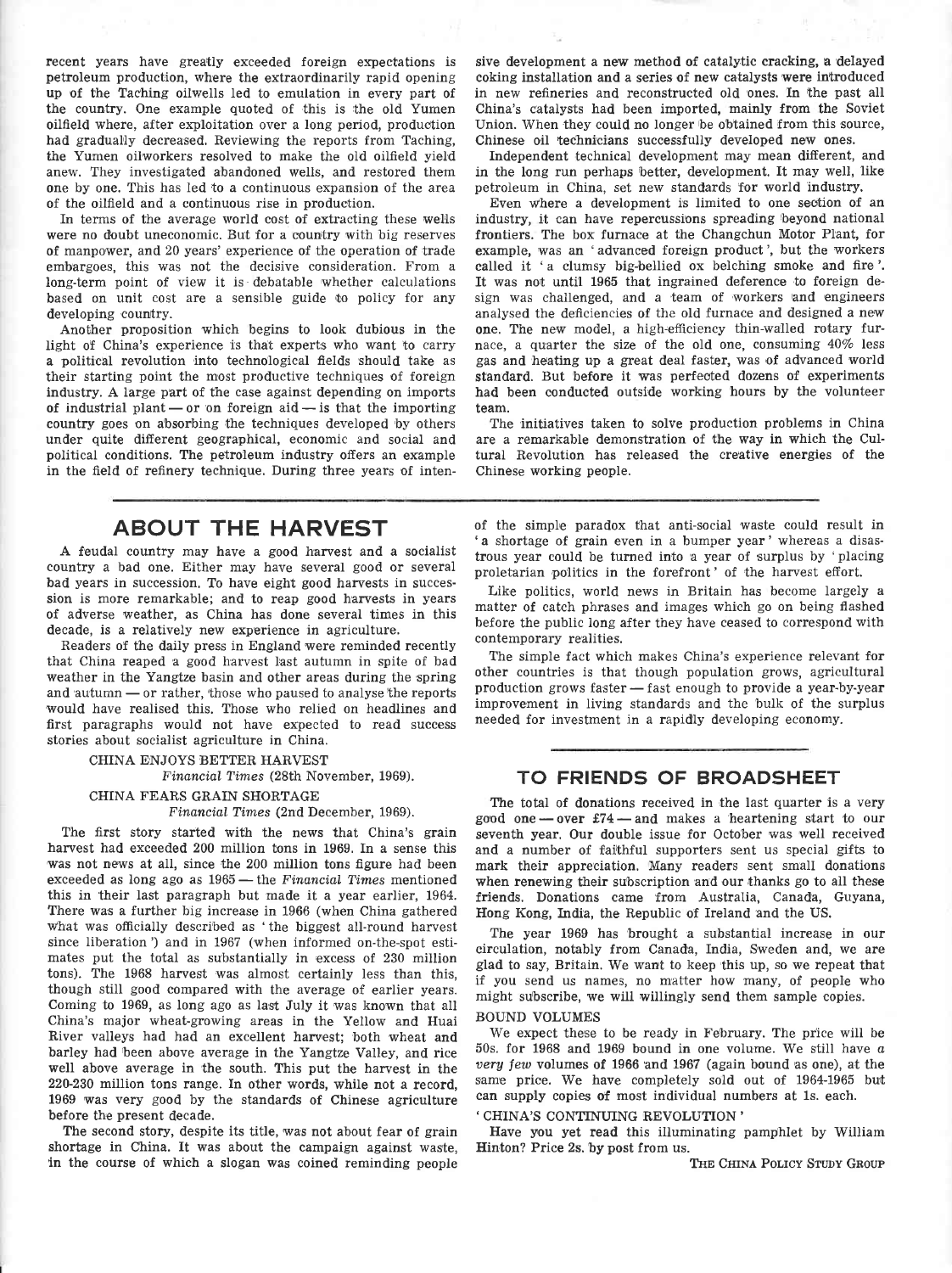## A YEAR OF ALL-ROUND ADVANCE

A glance at China's material achievements during <sup>1969</sup> reveals a remarkably even and harmonious development, without many of the contradictions that bedevil us in the West. It would be wrong to ascribe this to China's lower level of industrialisation; as industrialisation increases it is apparent that China, expecting and searching for contradictions, controls and uses them instead of being controlled by them.

Self-reliance is proving itself. Throughout China there are now men and women convinced that they can do anything others can do and even what others have not yet done. This naturally leads to daring innovation and to the spread of effort, achievement and knowledge over the whole country, to a nation which is not only self-sufficient as a whole but consists of many areas self-sufficient in themseves.

One of the spurs to this development is contained in Mao Tse-tung's words: 'Be prepared against war, be prepared against natural disasters, and do everything for the people.'

Agriculture, the basis of the economy, produced a very good harvest last year, not only in grain but in industrial crops. An improvement of 10% over 1968's grain total has been mentioned and considerable stocks of this, as of cotton and other essentials, have certainly been built up.

Progress in water conservancy, guaranteeing the future of agriculture, has been greatly speeded up as a result of the Cultural Revolution. The Haiho, a North China river twhich in the past did great damage, has been brought under permanent control two years ahead of schedule.

In the last three years Heilungkiang Province, in the northeast, has more than doubled its irrigated area, constructing over 1,000 reservoirs, ponds and dams, 900 pumping stations, and 12,000 power-operated wells. More than 500 million cubic metres of earth were moved.

In the mountainous province of Kiangsi more than 1,300 small hydro-electric stations have been constructed in three years, with a total capacity more than ten times that of those built before the Cultural Revolution. All over China similar work is going on. Industry continues to serve agriculture well.

Decentralisation is one of the keys to China's present development, using local materials as far as possible and spreading technical knowledge over the Whole countryside. For instance, in one county of Honan Province, Central China, a small but surprisingly complete industrial network has been set up. The county has its own iron and steel, machinery, cement, ceramic, chemical, power and knitwear plants. Many commune production brigades have their own small coal pits and processing plants for agricultural and 'side-line' products.

Achievements in industry and technology have been many. Outstanding are the opening of the great Yangtse Bridge at Nanking (actually in the last days of 1968), four times as long as the famous Wuhan bridge, and the first Chinese underground nuclear test, marking further and astonishingly rapid progress.

The achievements listed are not the result of the past year's work alone. They are merely so many mileposts, making it possible to gauge both the distance and the spread of advance,

From many items worthy of mention one can select only <sup>a</sup> few, such as: production of many kinds of low-alloy steels : construdtion of the first rotary oxygen converter; an electronic telegraph receiver which prints 1,500 Chinese characters a minute; a 5,000 hp. diesel-electric locomotive; and a 125,000 kw. turbo-generator with water-cooled stator and rotor, involving problems solved nowhere else in the world. In ffelds such as these China is aiming at the highest world standards and sometimes surpassing them.

Kiangsi Province recently completed a small integrated iron and steel works comprising coke ovens, iron-smelting and steelmaking furnaces, and rolling mills. The half-ton electric arc furnace was made in little more than 20 days. It required a 400 kva. transformer not then available, but when a worker suggested making it on the spot it was done in 13 days. Now local workers have mastered the techniques of steel rolling and can work independently.

No doubt the examples quoted are outstanding, but they are serving as models to others and no doubt the pacesetters will themselves be overtaken in the course of this year. AII over China industrial and scientific techniques are being mastered by ordinary people who, placing politics in command, are doing things previously thought impossible.

In the field of economics the big news of 1969 was'that China had repaid all her external and internal debts. Her currency, unshaken by the crises of the capitalist world, is completely stable. The cost of living has not risen since 1949. Prices of many products in common use have been reduced. The average price of medicines, for instance, is 80 per cent below that of 1950, the variety and quality have been improved.

Believing in it themselves, the Chinese consider self-reliance egually desirable for other peoples seeking to free themselves from imperialist exploltation. China not only advises them to try it, she helps them to do so. Her aid to other countries, and its very generous terms, have gone largely unnoticed in the western press, except for the recent agreement on the construction of the Zambia-Tanzania railway.

Chinese aid projects are intended to make it easier for the aided country to attain self-sufficiency. They include a Rice and Tobacco Experimental Station in Somalia, an experimental rice farm in Mauritania, a technical school and well-digging in the Yemen, five water supply works on Zanzibar Island, a hospital on Pemba Island, a brick factory in Guinea, a textile, printing and dyeing, and knitwear plant in Brazzaville.

Many of these projects involve considerable constructions. For the rice farm in Mauritania, for example, a l3-kilometre dam was constructed and in Brazzaville the Chinese workers made over  $2\frac{1}{2}$  million bricks themselves to make good a local shortage. In all countries the Chinese work side by side with the local people and live under the same conditions. They pass on their knowledge to them and give them technical training.

The Tanzania-Zambia railway, the surveying and design of which are now in hand, had been compared by The Times to the Aswan Dam in scale. It will be over 1,900 kilometres long, crossing very difficult country from Dar-es-Salaam to the Zambia copper belt, freeing Zambia from dependence on the railway through Rhodesia.

Chinese medical teams are working in a number of African countries, where their self-sacrifce and devotion have won high praise. Diseases and disabilities which Western doctors have been unable or unwilling to cure have been successfully treated by Chinese doctors, often with only simple equipment.

China has provided much-appreciated aid to Afghanistan and Nepal, on her southern frontiers, and to Albania in Europe. Projects in Albania include a coal mine, a metallurgical combine for iron-nickel ore, a naphtha-processing plant, a polyvinylchloride factory, an electric lamp factory, and the Fierza hydro-electric plant.

Understandably, details of China's help to Vietnam are not made public. What is clear from official Vietnamese statements and reports of visitors to China and Vietnam is that it is enormous in scope, from weapons to complete factories, to food supplies, and very effective. News released after the signature of the recent agreement on aid for 1970 suggests that it is also a free gift,

All this material progress is the result of a great ideological event, the Oultural Revolution. It is a proof of Mao's statement that ideas can turn into a material force. But it is still only the beginning.